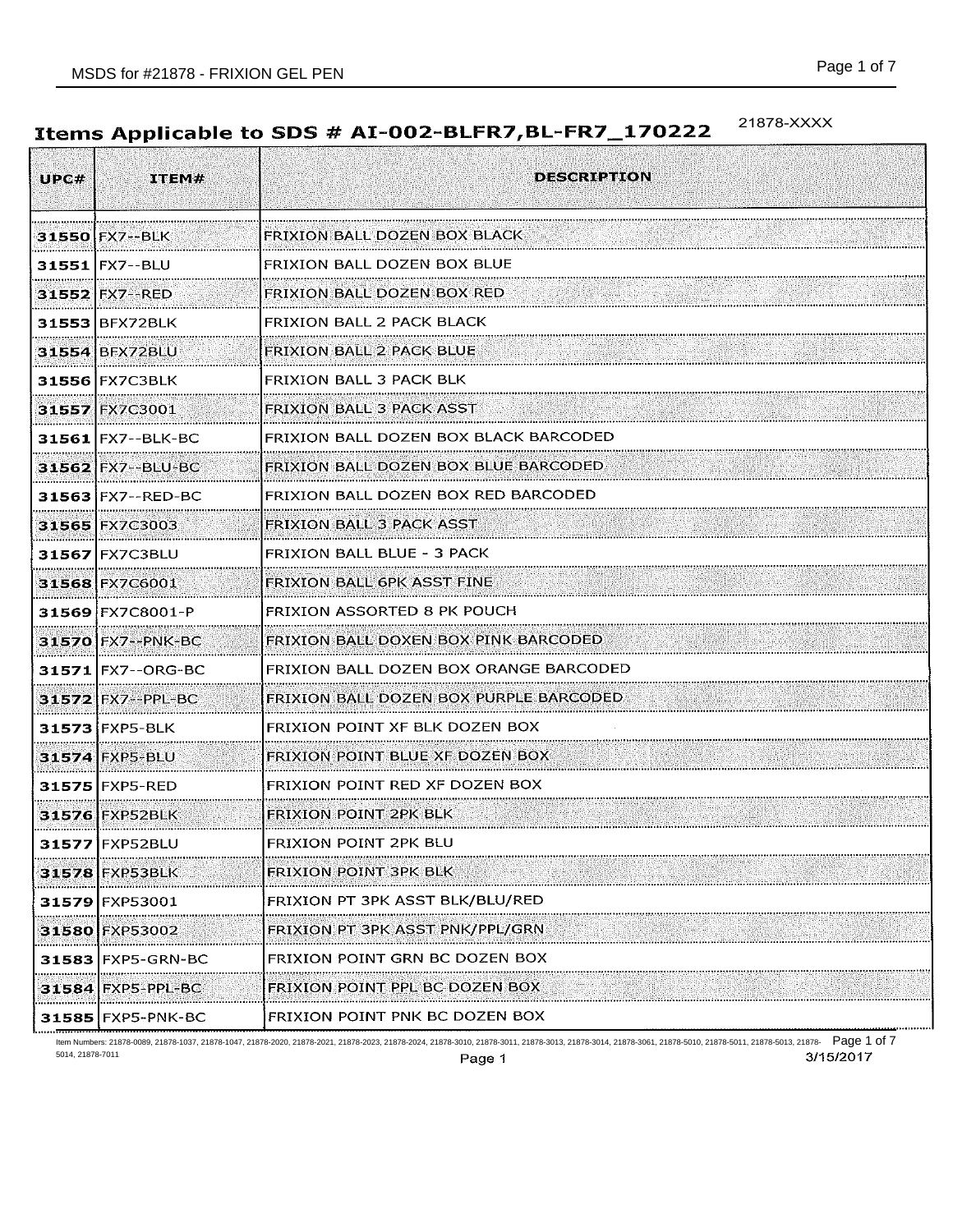# Items Applicable to SDS # AI-002-BLFR7, BL-FR7\_170222

| UPCH        | ITEM#                 | <b>DESCRIPITON</b>                                        |
|-------------|-----------------------|-----------------------------------------------------------|
|             | 31586 FXP5-BLK-BC     | FRIXION POINT BLK BC DOZEN BOX                            |
|             | 31587 FXP5-BLU-BC     | FRIXION POINT BLUE BC DOZEN BOX                           |
|             | 31588 FXP5-RED-BC     | FRIXION POINT RED BC DOZEN BOX                            |
| 41755 CS255 |                       | FRIXION BALL BLACK 2 PK CLIPSTRIP                         |
|             | 46524 FXPC6001-P      | FRIXION POINT ASSORTED 6PK POUCH                          |
| 57064 5764  |                       | FRIXION BALL 72 PC BC DISPLAY                             |
| 57066 5766  |                       | FRIXION POINT 72 PC BC DISPLAY                            |
| 57091 5791  |                       | FRIXION ASST 2PK 36 PC COUNTER UNIT                       |
| 59001 5901  |                       | FRIXION BALL ASST FINE PT 48 CT BC TUB                    |
| 59008 5908  |                       | FRIXION BALL BLK F 48CT BC TUB                            |
|             | 77320 FX7R2BLK        | FRIXION BALL & CLICKER FINE POINT REFILL 2 PACK - BLACK   |
|             | 77321 FX7R2BLU        | FRIXION BALL AND CLICKER FINE POINT REFILL 2 PACK - BLUE  |
|             | 77326 FX7R2NVY<br>    | FRIXION BALL AND CLICKER FINE POINT REFILL 2 PACK - NAVY  |
|             | 77330 FX7R3BLK        | FRIXION BALL AND CLICKER FINE POINT REFILL 3 PACK - BLACK |
|             | 77331 FX7R3BLU        | FRIXION BALL AND CLICKER FINE POINT REFILL 3 PACK - BLUE  |
|             | 77332 FX7R3RED        | <b>FRIXION BALL REFILL 3 PACK - RED</b>                   |
|             | 773351FX7R3001        | FRXIION BALL REFILL 3 PACK - ASSORTED BLK/BLU/RED         |
|             | 77336 FX7R3002        | FRIXION BALL REFILL 3 PACK - ASSORTED PNK/PPL/TRQ         |
|             | 77340 FXPR2BLK        | FRIXION PONIT EXTRA FINE 2 PACK REFILL - BLACK            |
|             | 77341 FXPR2BLU        | FRIXION PONIT EXTRA FINE 2 PACK REFILL - BLUE             |
|             | <b>77343 FXPR3BLK</b> | FRIXION PONIT EXTRA FINE 3 PACK REFILL - BLACK            |
|             | 77344   FXPR3BLU      | FRIXION PONTT EXTRA FINE 3 PACK REFILE                    |
| 77348       | IFX7P3BLK             | FRIXION BALL REFILL 3 PACK POUCH - BLACK                  |
| 77349       | FX7P3BLU              | FRIXION BALL REFILL 3 PACK POUCH - BLUE                   |
| 77350       | IFX5R3BLK             | FRIXION BALL EF REFILL BLK 3 PK                           |
|             | 77351 FX5R3BLU        | FRIXION BALL EF REFILL BLU 3 PK                           |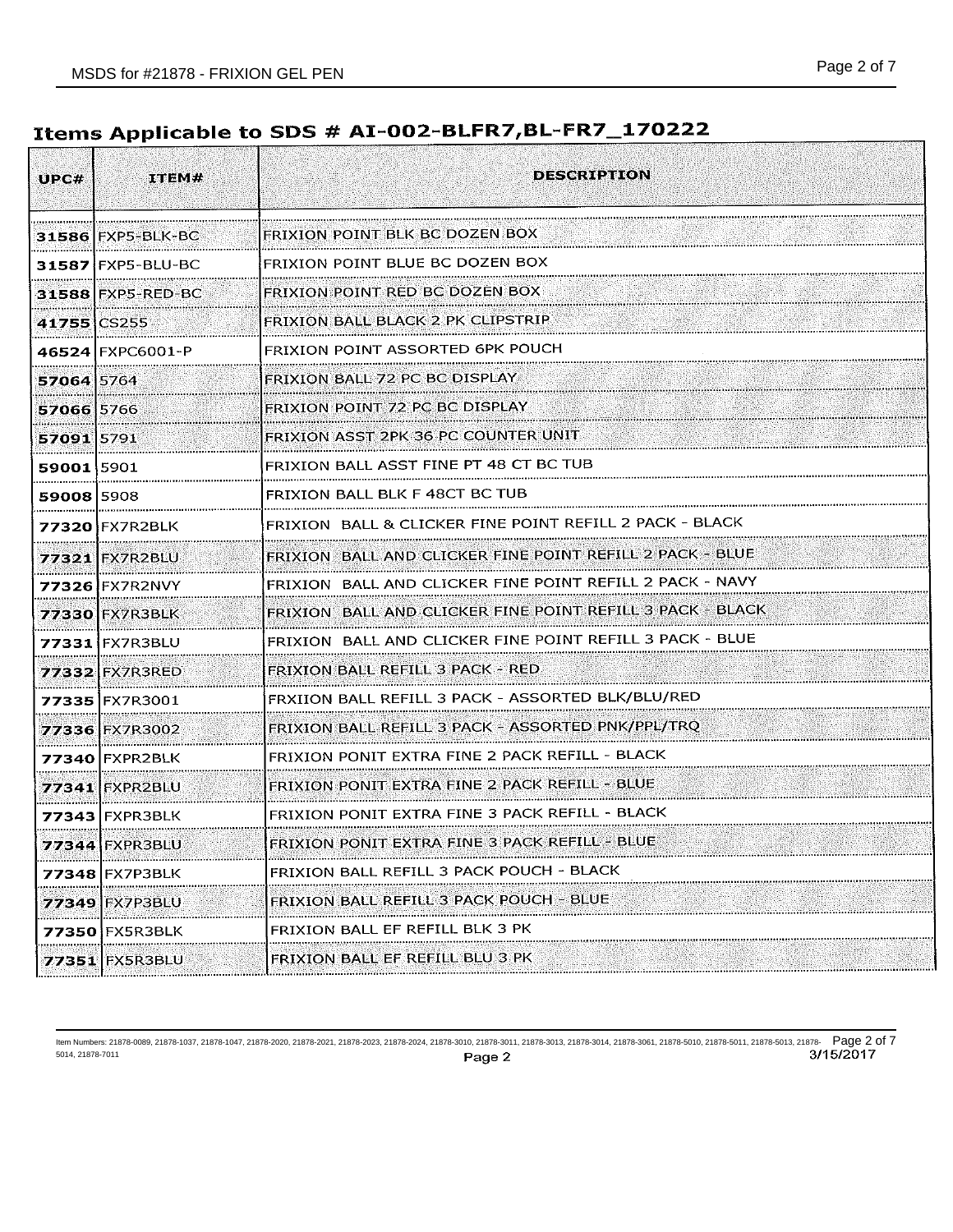$\hat{\boldsymbol{\beta}}$ 

| FETY DATA SHEET<br>Date of Issue<br>SDS No.                       | : March 1, 2017<br>$:\mathbf{AI}\cdot 002$                | PILOT |
|-------------------------------------------------------------------|-----------------------------------------------------------|-------|
| Version                                                           | : 002                                                     |       |
|                                                                   | 1. IDENTIFICATION OF THE SUBSTANCE/MIXTURE AND OF         |       |
| THE COMPANY/UNDERTAKING                                           |                                                           |       |
| This product is a writing instrument to be recognized as Article. |                                                           |       |
| 1.1. Identification of the substance or mixture                   |                                                           |       |
| Product name                                                      | : FRIXION ball                                            |       |
| Product code                                                      | : BLFR7-BL-B/R/L/V/O/P-A-N                                |       |
|                                                                   | BL-FR7-S8N(A)                                             |       |
|                                                                   | BL-FR7-NPBL-W-B                                           |       |
|                                                                   | BL-FR7-NPBL-W-L                                           |       |
|                                                                   | BLS-FR7-BL-B/R/L/V/P                                      |       |
|                                                                   | BLS-FR7-BL-LB-A                                           |       |
|                                                                   | BLSFR7BL-B/L-S3-A                                         |       |
| Mixture name                                                      | : FXP-B/R/L/V/O/P/LB(A)/AG(A)/K                           |       |
| 1.2. Use of the mixture                                           | : Ink for writing instrument                              |       |
| 1.3. Company identification e-mail address                        |                                                           |       |
| Name of manufacture                                               | : PILOT Corporation                                       |       |
| /supplier                                                         |                                                           |       |
| Address                                                           | : 6-21, Kyobashi 2-chome, Chuo-ku, Tokyo, 104-8304, Japan |       |
| Telephone number                                                  | $: 03 - 3538 - 3700$                                      |       |
|                                                                   | Working hours (from 09.00am to 05.30pm)                   |       |
| Facsimile number                                                  | $: 03 - 3538 - 3909$                                      |       |
| E-mail address                                                    | : international@pilot.co.jp                               |       |
| 2. HAZARDS IDENTIFICATION                                         |                                                           |       |
| 2.1. GHS Classification of the substance or mixture               |                                                           |       |
| Health hazards                                                    |                                                           |       |
| Skin corrosion/irritation                                         | : Category 2                                              |       |
| Eye damage/irritation                                             | : Category 2                                              |       |
| Sensitization · skin                                              | : Category 1                                              |       |
| 2.2. GHS label elements                                           |                                                           |       |
| Hazard pictograms                                                 |                                                           |       |
|                                                                   |                                                           |       |
| Signal word                                                       | : Warning                                                 |       |
| <b>Hazard statements</b>                                          |                                                           |       |
| H315                                                              | : Causes skin irritation                                  |       |
| H319                                                              | : Causes serious eye irritation                           |       |
| H317                                                              | : May cause an allergic skin reaction                     |       |

ltem Numbers: 21878-0089, 21878-1037, 21878-1047, 21878-2020, 21878-2021, 21878-2023, 21878-3010, 21878-3011, 21878-3013, 21878-5018, 21878-5010, 21878-5011, 21878-5013, 21878-5010, 21878-5011, 21878-5011, 21878-5011, 2187 5014, 21878-7011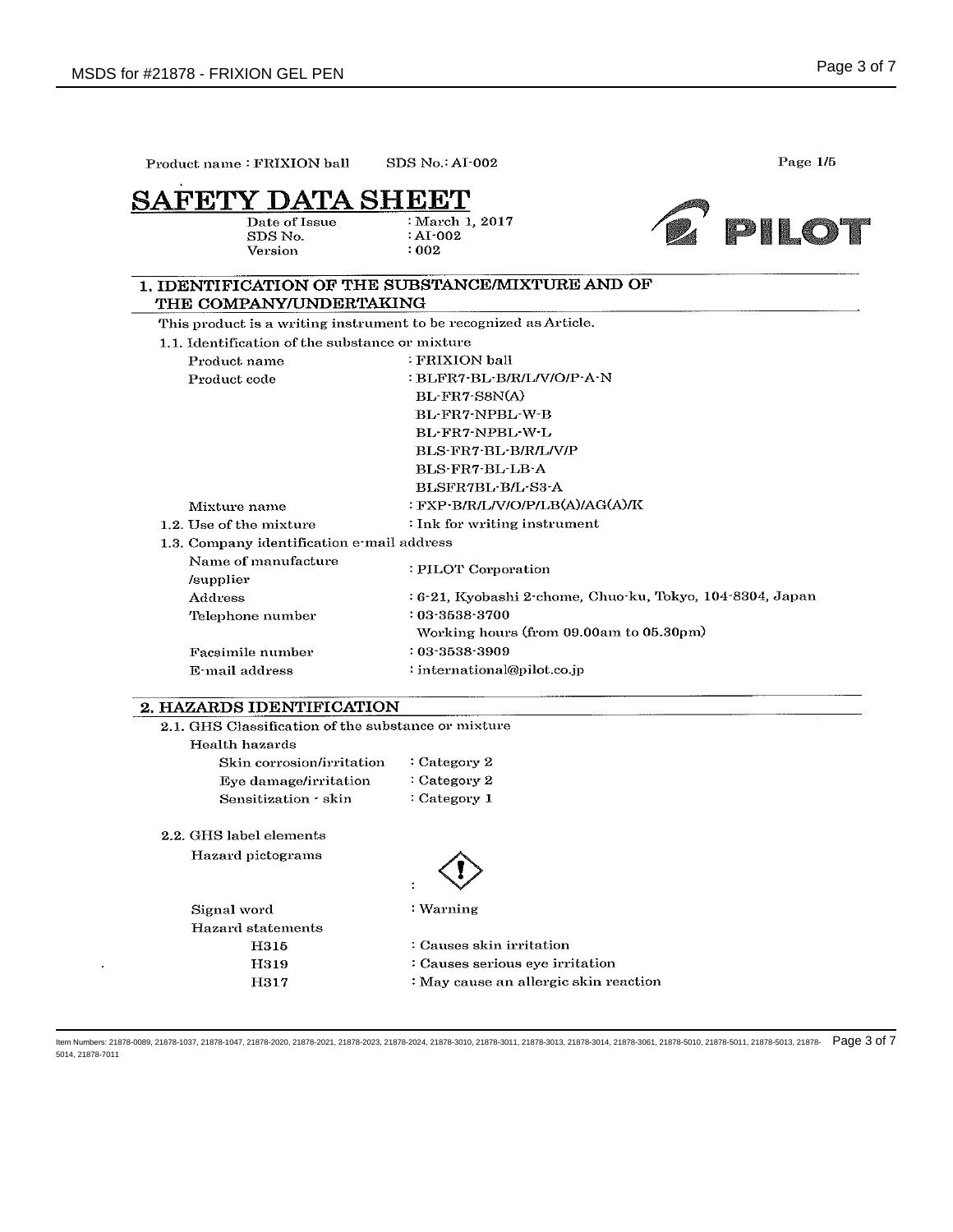| Product name: FRIXION ball | <b>SDS No.: AI-002</b>                                                                                                                   | Page 2/5 |
|----------------------------|------------------------------------------------------------------------------------------------------------------------------------------|----------|
| Precautionary statements   |                                                                                                                                          |          |
| Prevention                 |                                                                                                                                          |          |
| P <sub>280</sub>           | : Wear protective gloves/eye protection/face protection.                                                                                 |          |
| P <sub>264</sub>           | : Wash hands and face thoroughly after handling.                                                                                         |          |
| P <sub>261</sub>           | : Avoid breathing mist/vapors.                                                                                                           |          |
| P272                       | : Contaminated work clothing should not be allowed out of the<br>workplace.                                                              |          |
| Response                   |                                                                                                                                          |          |
| P302+P352                  | : IF ON SKIN: Wash with plenty of soap and water.                                                                                        |          |
| P333+P313                  | : If skin irritation or rash occurs: Get medical advice/attention.                                                                       |          |
| P362+P364                  | : Take off contaminated clothing and wash it before reuse.                                                                               |          |
| P305+P351+P338             | : IF IN EYES: Rinse cautiously with water for several minutes.<br>Remove contact lenses, if present and easy to do. Continue<br>rinsing. |          |
| P337+P313                  | : If eye irritation persists: Get medical advice/attention.                                                                              |          |
| Disposal                   |                                                                                                                                          |          |
| P501                       | : Dispose of contents/container in accordance with<br>local/regional/national/international regulations.                                 |          |
| 2.3. Other hazards         | : None                                                                                                                                   |          |

### 3. COMPOSITION/INFORMATION ON INGREDIENTS

Substance or mixture

| Ingredients and composition |                   |          |            |
|-----------------------------|-------------------|----------|------------|
| Ingredients                 | <b>CAS Number</b> | Weight % | Component  |
| Triethanolamine             | $102 - 71 - 6$    | 1.0%     | All Colors |
| Surfactant                  | Non public        | 1.0%     | All Colors |

 $:Mixture$ 

### **4. FIRST AID MEASURES**

| 4.1. Description of first aid measures                                          |                                                                            |  |  |  |  |
|---------------------------------------------------------------------------------|----------------------------------------------------------------------------|--|--|--|--|
| Inhalation                                                                      | : Remove subject to ventilated fresh air. Consult physician if necessary.  |  |  |  |  |
| Ingestion                                                                       | : Refer for medical attention.                                             |  |  |  |  |
| Skin contact                                                                    | : Wash the affected area under tepid running water using a mild soap.      |  |  |  |  |
|                                                                                 | And refer for medical attention if irritation continues.                   |  |  |  |  |
| Eve contact                                                                     | : Gently rinse the affected eyes with clean water for at least 15 minutes. |  |  |  |  |
|                                                                                 | And refer for medical attention if irritation continues.                   |  |  |  |  |
| First aid facilities                                                            | : Ensure eyewash and water service are available.                          |  |  |  |  |
|                                                                                 | 4.2. Most important symptoms and effects, both acute and delayed           |  |  |  |  |
| Ink contact with skin may cause irritation, swelling or redness.                |                                                                            |  |  |  |  |
| 4.3. Indication of any immediate medical attention and special treatment needed |                                                                            |  |  |  |  |
| In case of skin or eye contamination treat as under First Aid Measures.         |                                                                            |  |  |  |  |

## **5. FIRE-FIGHTING MEASURES**

- 5.1. Suitable extinguishing media
	- : Not classed as flammable.
		- In case of fire, use water spray, foam, dry, chemical powder or carbon dioxide.

ltem Numbers: 21878-0089, 21878-1037, 21878-1047, 21878-2020, 21878-2021, 21878-2023, 21878-3010, 21878-3011, 21878-3013, 21878-5018, 21878-5010, 21878-5011, 21878-5013, 21878-5010, 21878-5011, 21878-5011, 21878-5011, 2187 5014, 21878-7011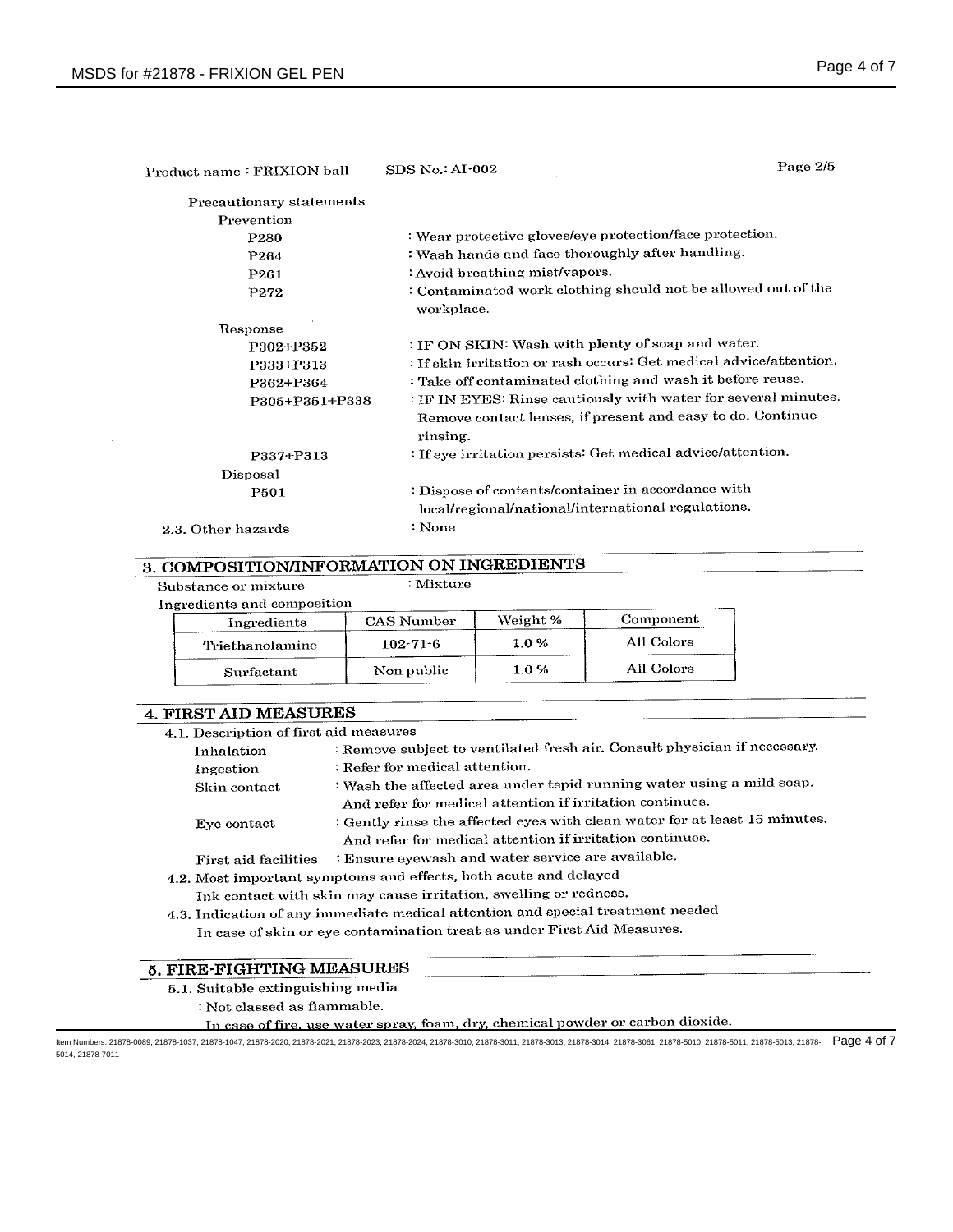|          | Product name: FRIXION ball                                                        | SDS No.: AI-002             |                                                                                           | Page 3/5 |
|----------|-----------------------------------------------------------------------------------|-----------------------------|-------------------------------------------------------------------------------------------|----------|
|          | 5.2. Specifc hazards arising from the substance or mixture                        |                             |                                                                                           |          |
|          | $C_2$ , CO, NO <sub>x</sub> , and SO <sub>x</sub> , is produced after combustion. |                             |                                                                                           |          |
|          | 5.3. Special protective equipment and precautions for fire-fighters               |                             |                                                                                           |          |
| : None   |                                                                                   |                             |                                                                                           |          |
|          |                                                                                   |                             |                                                                                           |          |
|          | 6. ACCIDENTAL RELEASE MEASURES                                                    |                             |                                                                                           |          |
|          |                                                                                   |                             | 6.1. Personal precautions, protective equipment and emergency procedures                  |          |
|          | : Use proper ventilation. Use eye and skin protection.                            |                             |                                                                                           |          |
|          | 6.2. Environmental precautions                                                    |                             |                                                                                           |          |
|          | : Do not dispose of waste to the sewer.                                           |                             |                                                                                           |          |
|          | 6.3. Methods and material for containment and cleaning up                         |                             |                                                                                           |          |
|          |                                                                                   |                             | : Absorb spill with material (cloth or paper), then place in a chemical waste containers. |          |
|          | 7. HANDLING AND STORAGE                                                           |                             |                                                                                           |          |
|          | 7.1. Precautions for safe handling                                                |                             |                                                                                           |          |
|          | : Avoid rough handling or dropping.                                               |                             |                                                                                           |          |
|          |                                                                                   |                             | Wear protective gloves/protective clothing/eye protection/face protection.                |          |
|          | 7.2. Conditions for safe storage, including any incompatibilities                 |                             |                                                                                           |          |
|          | : Store in a dry, cool, well ventilated location.                                 |                             |                                                                                           |          |
|          |                                                                                   |                             |                                                                                           |          |
|          | 8. EXPOSURE CONTROLS/PERSONAL PROTECTION                                          |                             |                                                                                           |          |
|          | 8.1. Control parameters                                                           |                             |                                                                                           |          |
|          | Occupational exposure limits                                                      |                             |                                                                                           |          |
|          | Component                                                                         | Threshold limit values      |                                                                                           |          |
|          |                                                                                   | <b>ACGIH</b>                |                                                                                           |          |
|          | Triethanolamine                                                                   | TLV-TWA 5 mg/m <sup>3</sup> |                                                                                           |          |
|          | 8.2. Appropriate engineering controls                                             |                             |                                                                                           |          |
|          | : No special controls are needed.                                                 |                             |                                                                                           |          |
|          |                                                                                   |                             | 8.3. Individual protection measures, such as personal protective equipment.               |          |
|          |                                                                                   |                             | : Wear protective gloves/protective clothing/eye protection/face protection.              |          |
|          | 9. PHYSICAL AND CHEMICAL PROPERTIES                                               |                             |                                                                                           |          |
|          | 9.1. Information on basic physical and chemical properties                        |                             |                                                                                           |          |
| (a)      | Appearance                                                                        |                             | : Viscosity Liquid                                                                        |          |
|          |                                                                                   |                             | [Color] Black, Red, Blue, Violet, Orange, Pink,                                           |          |
|          |                                                                                   |                             | Light Blue, Light Green, Brown                                                            |          |
| (b)      | Odor                                                                              |                             | : Slight characteristic                                                                   |          |
| $\rm(c)$ | Odor threshold                                                                    |                             | : No data                                                                                 |          |
| (d)      | pH                                                                                |                             | $: 7.7 - 8.7$                                                                             |          |
| (e)      | Melting point/freezing point                                                      |                             | : No data                                                                                 |          |
| $\circ$  | Initial boiling point/boiling range                                               |                             | : About 100 degrees Celsius                                                               |          |
| (g)      | Flash point                                                                       |                             | : Boils without flashing                                                                  |          |
| (h)      | <b>Evaporation rate</b>                                                           |                             | : No data                                                                                 |          |
| (i)      | Flammability (solid, gas)                                                         |                             | : None                                                                                    |          |
| (i)      | Upper/lower flammability or                                                       |                             | : No data                                                                                 |          |
|          |                                                                                   |                             |                                                                                           |          |

ltem Numbers: 21878-0089, 21878-1037, 21878-1047, 21878-2020, 21878-2021, 21878-2023, 21878-3010, 21878-3011, 21878-3013, 21878-5018, 21878-5010, 21878-5011, 21878-5013, 21878-5010, 21878-5011, 21878-5011, 21878-5011, 2187 5014, 21878-7011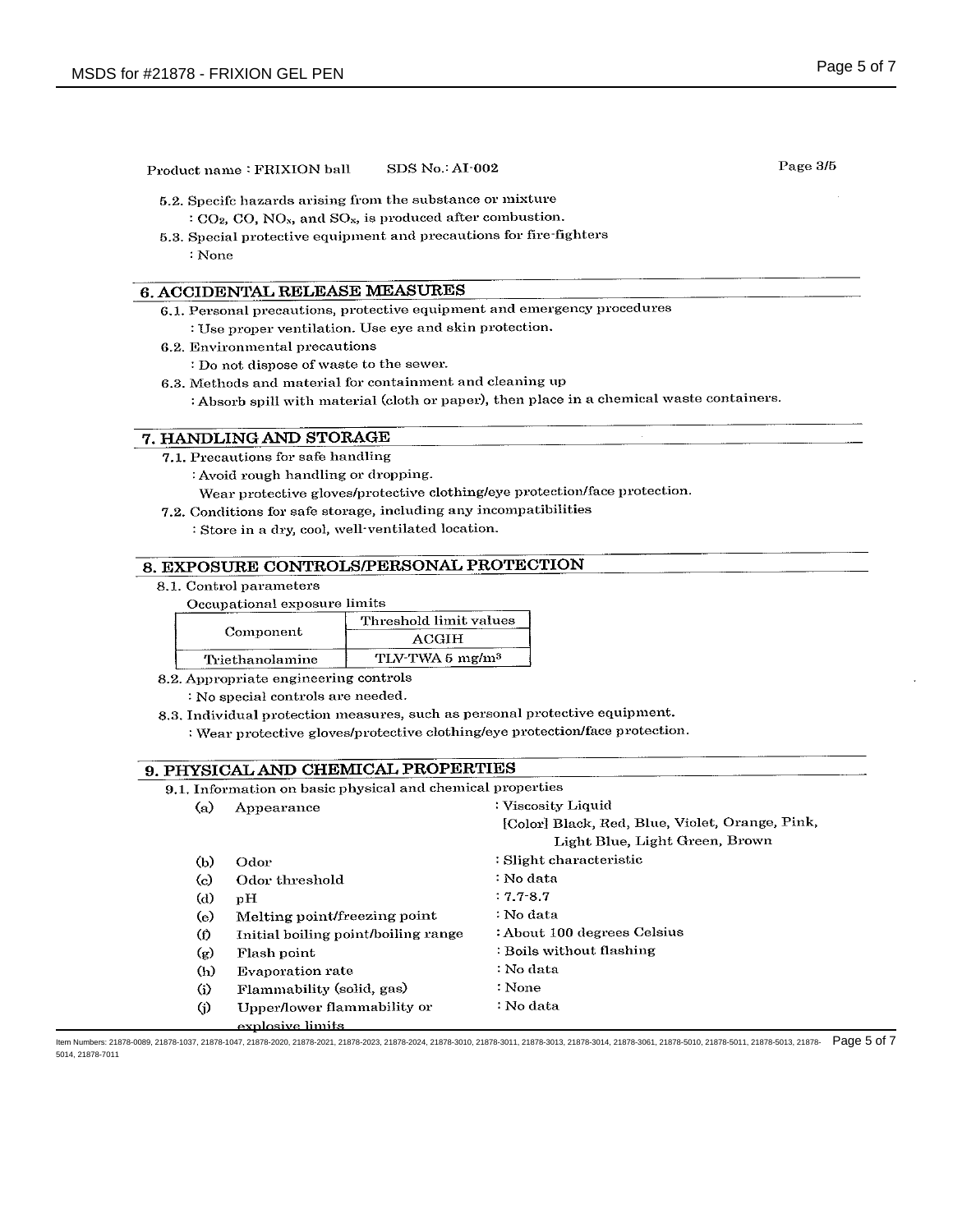|                             | Product name: FRIXION ball                | $SDS$ No.: AI $\cdot$ 002                 | Page 4/5 |
|-----------------------------|-------------------------------------------|-------------------------------------------|----------|
| $(\mathbf{k})$              | Vapor pressure                            | : No data                                 |          |
| $\Omega$                    | Vapor density                             | : No data                                 |          |
| (m)                         | Relative density                          | $: 1.0 \cdot 1.1$ (at 20 degrees Celsius) |          |
| (n)                         | Solubility                                | : Not applicable                          |          |
| (o)                         | Partition coefficient:<br>n octanol/water | : Not available                           |          |
| $\rm (p)$                   | Auto-ignition temperature                 | : No data                                 |          |
| $\omega$                    | Decomposition temperature                 | : No data                                 |          |
| $\left( \mathbf{r} \right)$ | Viscosity                                 | : 620-900 mPa·s (at 20 degrees Celsius)   |          |
|                             | 9.2. Other information                    | : None                                    |          |

|        | <b>10. STABILITY AND REACTIVITY</b> |  |
|--------|-------------------------------------|--|
| $\sim$ |                                     |  |

| 10.1. Reactivity                         | : This material is stable.                     |
|------------------------------------------|------------------------------------------------|
| 10.2. Chemical stability                 | : This material is stable.                     |
| 10.3. Possibility of hazardous reactions | : This material is stable.                     |
| 10.4. Conditions to avoid                | : This material is stable.                     |
| 10.5. Incompatible materials             | : Strong oxidizing agents and reducing agents. |
| 10.6. Hazardous decomposition products   | : No data                                      |

### 11. TOXICOLOGICAL INFORMATION

|  | There is no data available on the mixture itself. |  |  |
|--|---------------------------------------------------|--|--|
|  |                                                   |  |  |

Information on toxicological effects

| Skin corrosion/irritation      | :Surfactant         | $:$ Category 1 |
|--------------------------------|---------------------|----------------|
|                                | : Triethanolamine   | : Category $2$ |
| Eye damage/irritation          | :Surfactant         | $:$ Category 1 |
|                                | : Triethanolamine   | : Category $2$ |
| Sensitization skin             | : Triethanolamine   | Category 1     |
| Specific target organ toxicity | $:$ Triethanolamine | Category 3     |
| (single exposure)              |                     |                |

### 12. ECOLOGICAL INFORMATION

| There is no data available on the mixture itself.                    |                     |
|----------------------------------------------------------------------|---------------------|
| 12.1. Ecotoxicity                                                    |                     |
| 12.1.1. Hazardous to the aquatic environment,<br>short-term (acute)  | : Not applicable    |
| 12.1.2. Hazardous to the aquatic environment,<br>long-term (chronic) | : Not applicable    |
| 12.2. Persistence and degradability                                  | : No data available |
| 12.3. Bioaccumulative potential                                      | : No data available |
| 12.4. Mobility in soil                                               | : No data available |
| 12.5. Other adverse effects                                          | : None              |
| <b>13. DISPOSAL CONSIDERATIONS</b>                                   |                     |
|                                                                      |                     |

- 13.1. Waste treatment methods
	- · Follow all regulations in your country.

ltem Numbers: 21878-0089, 21878-1037, 21878-1047, 21878-2020, 21878-2021, 21878-2023, 21878-3010, 21878-3011, 21878-3013, 21878-5018, 21878-5010, 21878-5011, 21878-5013, 21878-5010, 21878-5011, 21878-5011, 21878-5011, 2187 5014, 21878-7011